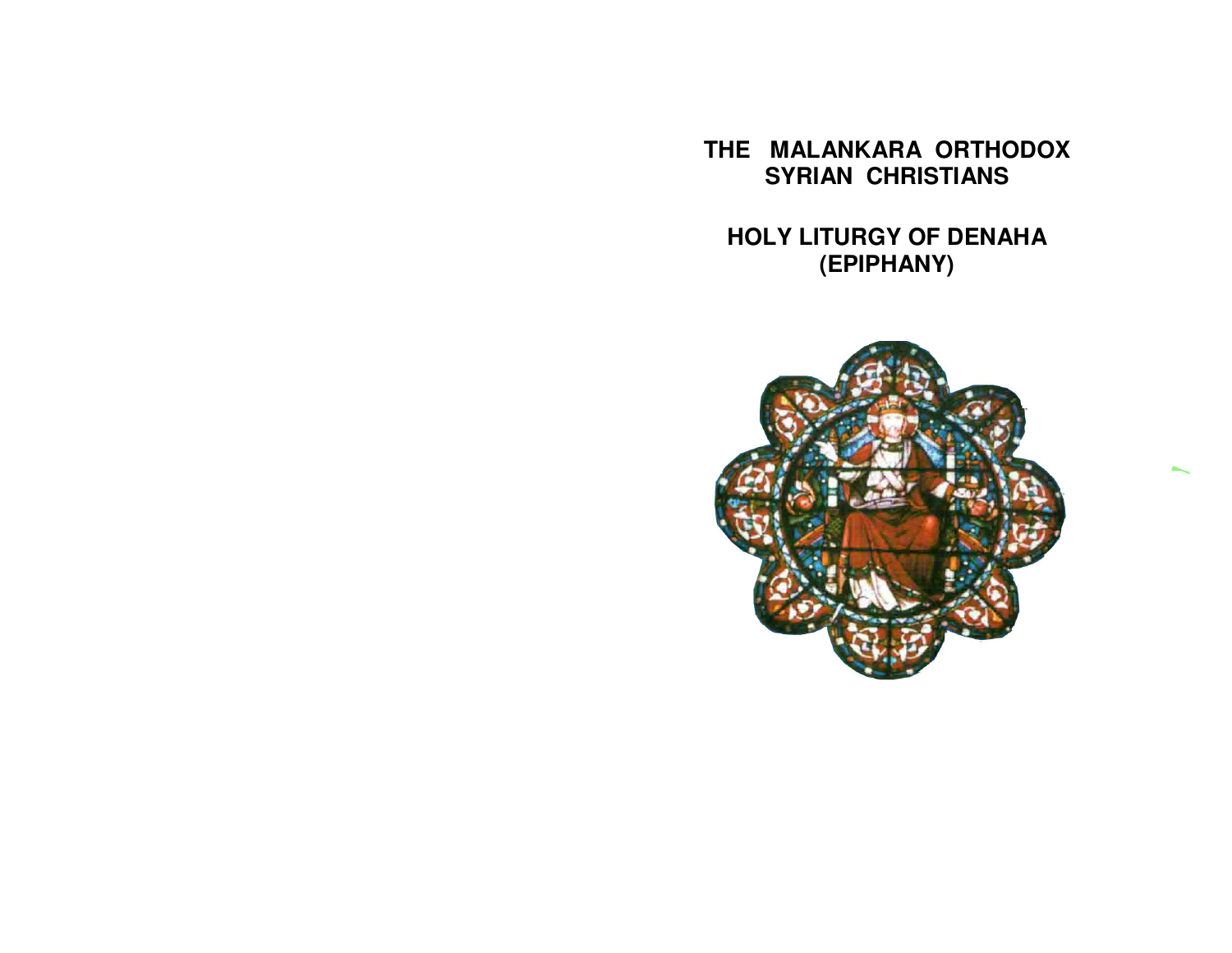**Narrative :** The Holy Denaha Liturgy starts with the procession immediately after the morning worship and "Tooyobo". Procession exits the Church through the northern side of the sanctuary with the Priests and deacons all dressed in their vestments carrying water in a glass vessel covered with a cross and the soshappa over it. Procession goes around the Church and enter the Church through the southern side of the sanctuary. All usual solemnities are observed during the procession. After the procession, the vessel holding the water is placed on a table in the chancel with two lighted candles on both sides.

# **PROCESSION HYMNS**

1

യോഹന്നാൻ തൻ സ്കുതി ഗീതം യോർദ്ദാൻ നദിയിൽ മുഴങ്ങുന്നു താതനു തിരുഹിതമിയലുന്ന ദൈവത്തിന്നജപോതമിതാ

Yohannaan than sthuthi geetham Yorddaan nadiyil muzhangunnu Thaathannu thiru hithamiyalunna Daivathinnaja poethamithaa

പാവനറുഹായിവനുപരി

പ്രാവെന്ന വിധം തെളിവായീ

സ്വജനത്തൊടു പുറജാതികളേ !

ബഹുതര ഭാഷാ ഭാഷികളേ ! Paavana roohaavivanupari Praavenna vidham thelivaayee Svajanathodu purajaaathikalae Bahuthara bhasha bhashikalae Naadha karmmaarthanakale nee-Kaikkondum krupacheytheedaenam.

Devaesa! - thae Sthothram Srashtaavae - thae Sthothram Paapikalaam daasarilaliyum Masiha-raajaa-vae sthothram Barekmor

# Priest: Our Father who art in heaven...

(Thereafter Priest takes the Holy water to the baptismal font and keeps the cross on the baptismal font and pour one each drop of the Holy water on the east, west, north and south of the baptismal font in a cross shape. Then the vessel with water is placed on the Altar till end of the Holy Eucharist. )

# **HUTHOMO( CONCLUDING PRAYER)**

**Priest:** O Good and Loving God, Who by Thy great and ineffable gift have blessed these waters, bless + all of us with it, soul and body, by our participation in it that we may offer glory and worship to You, Your invisible Father and to Your Holy Spirit now and forever and ever. Parish : Amen

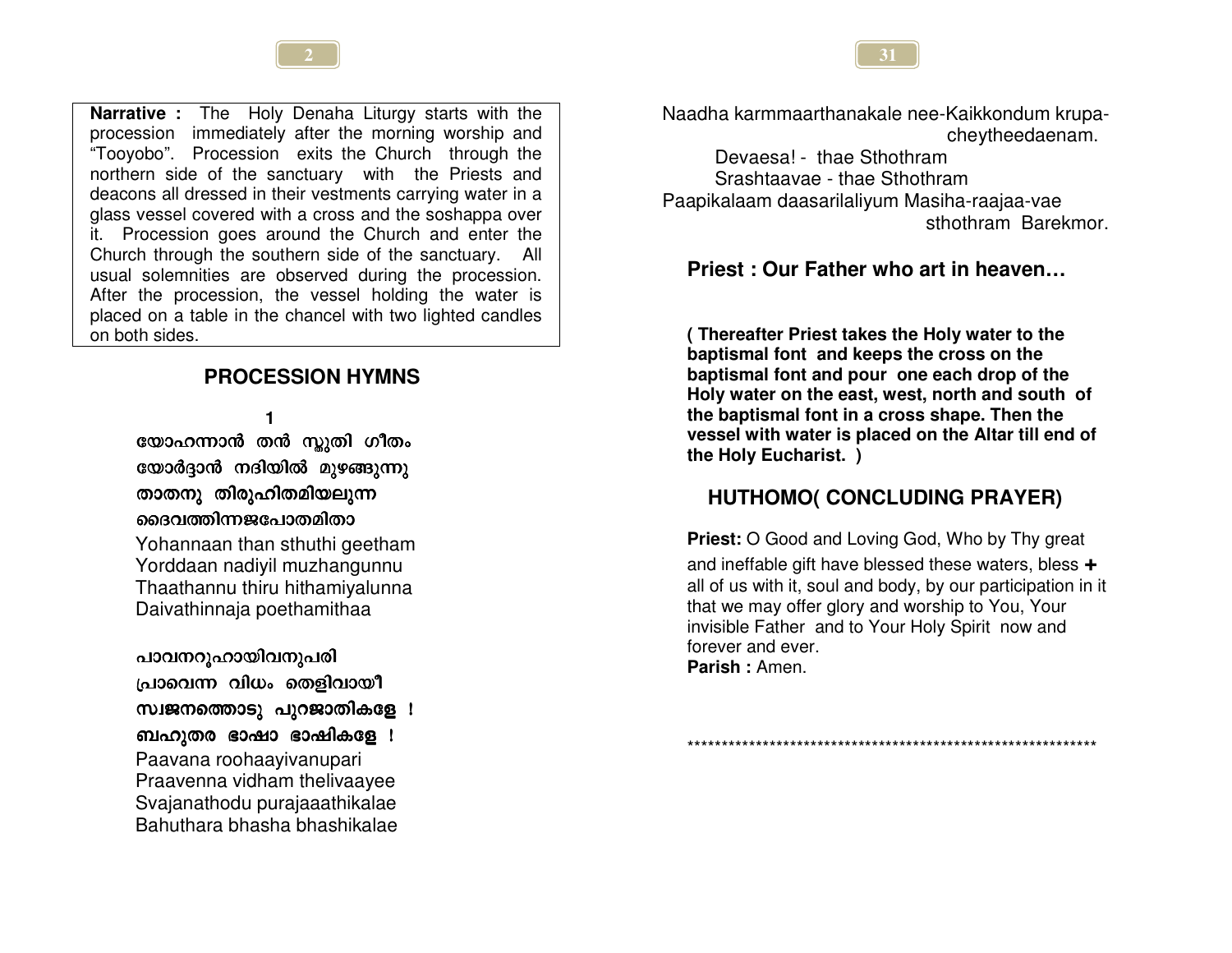#### **NORTH**

മേലുള്ളോർ-മാനിപ്പോനേ! ഈശാ! നീ – പരിശുദ്ധൻ. മദ്ധ്യമർ കീർത്തി ക്കുന്നോനേ! ശക്ലാ! നീ – പരിശുദ്ധൻ. കീഴുള്ളോർ-കുപ്പുന്നോനേ! മ്രുതിഹീനാ! നീ – പരിശുദ്ധൻ പാപികളനുതാപത്തോടർത്ഥി ച്ചോതുന്നു – ഞങ്ങൾക്കായ് ജാതം ചെയ്യോനേ!ക്രുപ ചെയ്യേ–ണം. Melullor-maanippone! Eesaa! nee parishuddhan. Madhyamar keer-tthikkunnone! Saktha! nee parishuddhan. Keezhullor-kooppuaaone! Mruthiheena! nee parisuddhan Paapikalanuthaapatthodardhi-choethunoo... Njangalkkaai Jaatham cheythoenae! Krupa chevvaenam.

30

#### **SOUTH**

നാഥാ! ക്രുപ ചെയ് – തീടണമേ നാഥാ! ക്രുപ ചെയ്യുക കനിവാൽ. നാഥാ! കർമ്മാർത്ഥനകളെ നീ കൈ ക്കൊണ്ടും ക്രൂപ ചെയ്യീടേണം. ദേവേശാ! – തേ സ്ലോത്രം സ്രഷ്ടാവേ–തേ – സ്കോത്രം പാപികളാം ദാസരിലലിയും മശിഹാ രാജാ-വേ സോ – ത്രം ബാറെക്മോർ. Nadha Krupa cheytheedanamae Naadha! kru-pa cheyyuka kanivaal

സ്കുതി ചെയ്യവനെ സ്കോത്രത്താ – ലനവരതം നതി ചെയ്യീടിൻ. Sthuthi cheythavanae sthothrathaa-Lanavaratham nathi cheytheedin.  $\overline{2}$ സോദരരേ വരുവിൻ പോകാം സ്നാനമേതേൽക്കും സുതനേയും തിരുസന്നിധിയിൽ നദി യോർദ്ദാൻ സ്തലമേകുന്നതുമീക്ഷിക്കാം. Sodararae varuvin pokaam Snaanamathaelkkum suthanaeyum Thiru sannidhiyil nadi yorddaan Sthalam eakunnathumeekshikkaam

നീരവനിടമേകീടുകയാൽ നീരിലവൻ കതിരൊളി വീശി നീരതിലേക്കവരോഹം ചെ– യ്തവനതിനരുളീ പരിശുദ്ധി. Neeravanidam eakeedukayaal Neerilavan kathiroli veeshi Neerathilaekkavaroham che-Ythavanathinarulee parishuddhi

അടിയാനാം യോഹന്നാനോ -ടരുളീ തന്മേൽ കൈ വെയ്പ്പാൻ അടിയനുടയോൻ തൻ തലയിൽ വലതു കരം വെച്ചുര ചെയ്യു.

Adiyaanaam yohannaano-Darulee thanmael kai veppaan Adiyaanudayoen than thalayil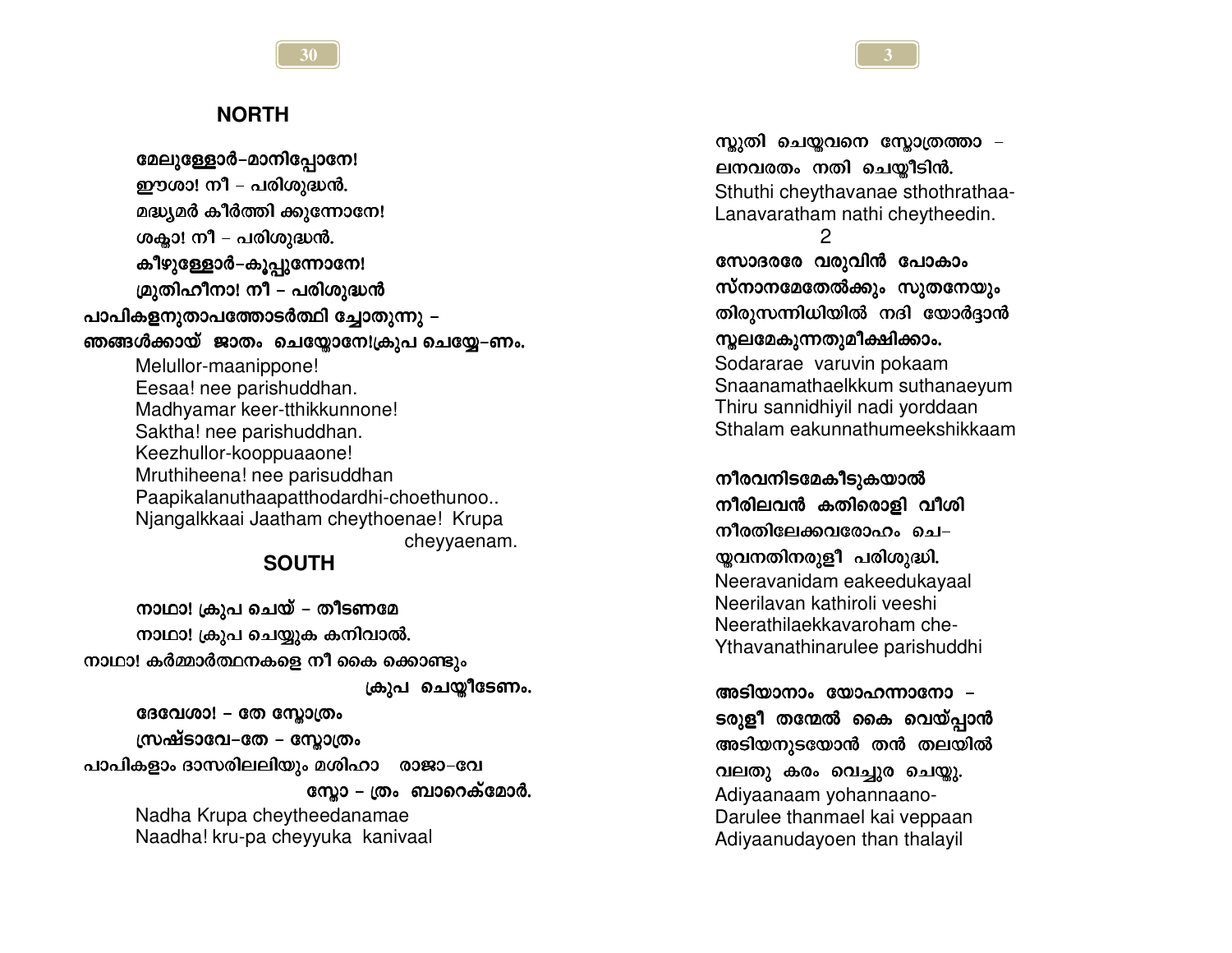Valathu karam vechura cheythu

ഞാനാരുടെ തിരുനാമത്തിൽ മമോദീസാ നൽകേണ്ടു ! താതൻ തൻ നാമം ചൊന്നാൽ താതൻ നിന്നിൽ സ്ലിതി ചെയ്വു. Niaanaarude thiru naamathil Mamoodeesaa nalkaendoo! Thaathan than naamam chonnaal Thaathan ninnil sthithi cheyvoo

നാമം തനയന്റേറതായാൽ നീയേകൻ തനയൻ നൂനം റൂഹായുടെ പേരാകുമ്പോൾ താത സുതാമല റൂഹായാം. Naamam thanayantaethaayaal Neeyaekan thanayan noonam Roohaayude paeraakumpol Thaaatha suthaamala roohaayaam

ത്രിത്വത്തിൻ പൊരുളൊന്നല്ലോ സർവാധീശാ തേ സ്റ്റോത്രം. Thrithvathin porul onnallo

Sarvaadheesha thae sthothram.

# PREPARATORY PRAYER

**Priest:** Glory be to the Father and to the Son and to the Holy Spirit.

Doothanmaar-sevippone! Eesaa! nee parishuddhan Krobenmaar vaazhtthunnone! Saktha! nee parishuddhan.

Sraappikal kaa-deesaarppone! Mruthiheena Nee parisuddhan Paapikalanuthaapatthodardhi-choothunoo... Njangalkkaay Jaatham cheythoenae! krupa cheyyaenam.

### **WEST**

തീമയർഹാ–ലൽ ചൊൽവോന്ദ്രേ ഈശാ! നീ – പരിശുദ്ധൻ ആത്മീയർ–ശ്ലാഘിപ്പോനേ! ശക്ലാ! നീ – പരിശുദ്ധൻ. മണ്മയരാ-ഘോഷിപ്പോനേ! മ്രുതിഹീനാ! നീ – പരിശുദ്ധൻ വിശ്വാസിനിയാം തിരുസഭ തൻ– സുതരർത്ഥിക്കുന്നു – ഞങ്ങൾക്കായ് ജാതംചെയ്യോനേ ക്രുപ ചെയ്യേ–ണം. Theemayar haa-lal cholvonae! Eesaa! nee parishuddhan. Aatmeeyar-slaakhippone! Saktha! nee parishuddhan. Manmayaraa-ghoshippone! Mruthiheena! Nee parishuddhan Viswasiniyaam thirusaba than-sutharartthikkunnu Njangalkkay jaatham cheythonae! Krupa Cheyyaenam.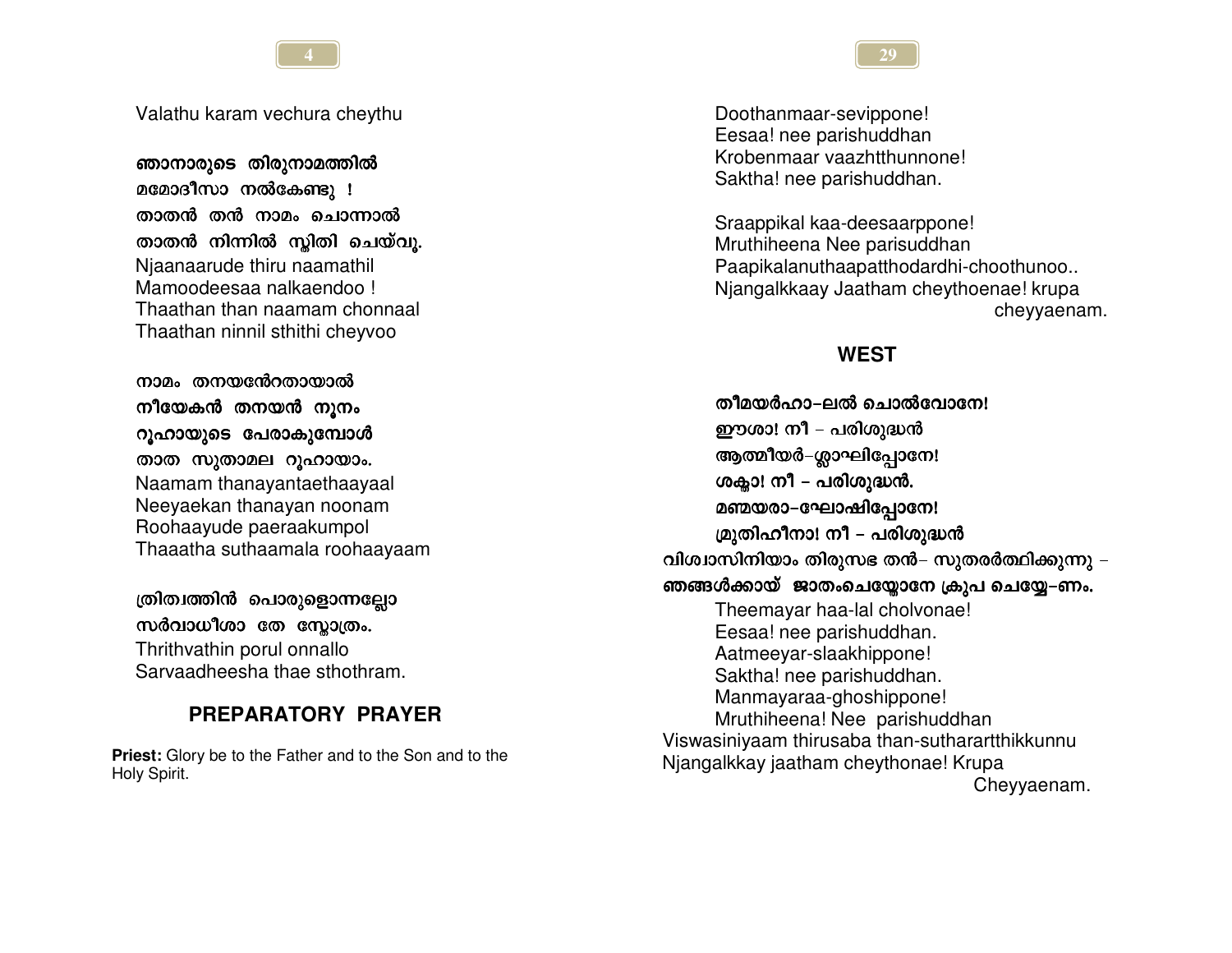

health, healing and rest to the afflicted;  $\div$ encouragement, aid and freedom from all mental and carnal passions. Parish: Amen.

**Priest:** So that the whole universe, human beings, , angels, visible and invisible, may offer praise to Your most glorious and most blessed Name of our God. with Your Father and with Your Holy Spirit, both now and forever and ever. Parish: Amen.

#### (Priest waves his right hand over the vessel and draws on it the sign of the cross three times)

**Priest:** These waters are blessed in the name of the

Father  $\div$  and of the Son  $\div$  and of the Holy Spirit  $\div$ for life eternal. Parish: Amen.

(Priest puts back the cross in the mouth of the vessel and doing its veneration (Houdu Malaakhe)

# **EAST**

ദൂതന്മാർ-സേവിപ്പോനേ! ഈശാ! നീ – പരിശുദ്ധൻ ക്രോബേന്മാർ-വാഴ്ത്തുന്നോനേ! ശക്ലാ! നീ - പരിശുദ്ധൻ. സ്രാപ്പികൾ കാ-ദീശാർപ്പോനേ! മ്രുതിഹീനാ! നീ – പരിശുദ്ധൻ പാപികളനുതാപത്തോടർത്ഥി ച്ചോതുന്നു – ഞങ്ങൾക്കായ് ജാതംചെയ്യോനേ! ക്രുപ ചെയ്യേണം. **Parish:** And upon us, weak and sinful, may mercy and compassion come down abundantly in both worlds, forever and ever Amen

Priest: Our Lord Jesus Christ, Eternal Word of the Father, who humbled Thy majestic Eternity by being baptized by John, Thy forerunner, in River Jordan and sanctified the waters by Thy holiness; sanctify our souls and our bodies with Thy abundant holiness, so that, we may offer glory with purity and holiness to Thee. Thy Father and to Thy Holy Spirit, now and forever and ever.... Hosho.....

Parish: Amen

# Psalm 51

Barekmor, Have mercy upon me, God, in Your loving kindness; in the abundance of Your mercy, blot out my sin.

Wash me thoroughly from my guilt and cleanse me from my sin; for I acknowledge my fault, and my sins are before me always.

Against You only have I sinned, and done evil in Your sight, that You may be justified in Your words and vindicated in Your judgment. For I was born in guilt and in sin did my mother conceive me

But You take pleasure in truth and You have made known to me the secrets of Your wisdom. Sprinkle me with Your hyssop and I shall be clean; wash me and I shall be whiter than snow.

Give me the comfort of Your joy and gladness, and the bones which have been humbled shall rejoice. Turn away Your face from my sins and blot out all my faults.

Create in me a clean heart. O God. and renew Your steadfast spirit within me. Do not cast me from Your presence, and take not Your Holy Spirit from me.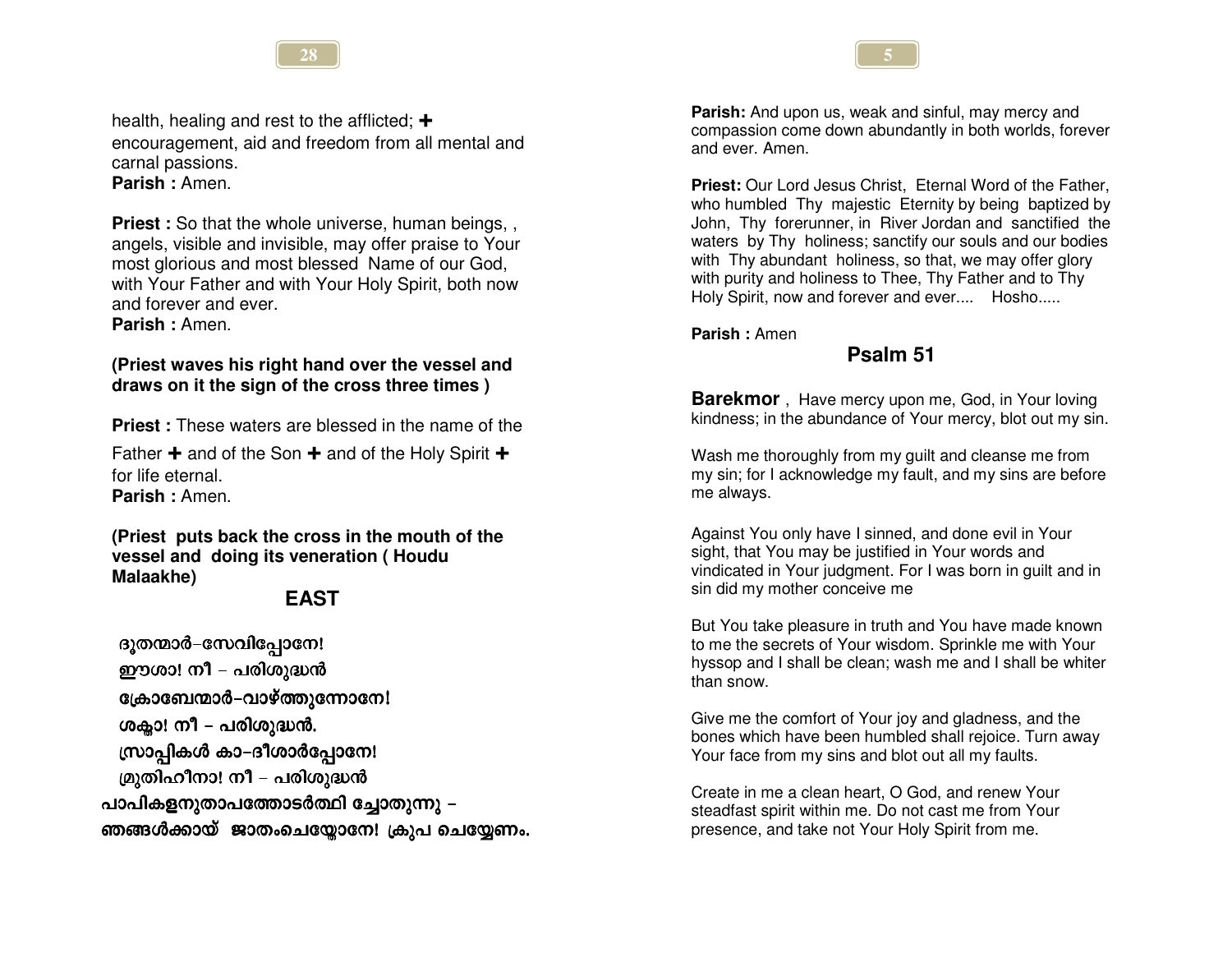

But restore to me Your joy and Your salvation and let your glorious spirit sustain me; that I may teach the wicked Your way and sinners may return to you

Deliver me from blood, O God, God of my salvation, and my tongue shall praise Your justice. Lord, open my lips, and my mouth shall sing Your praise.

For You do not take pleasure in sacrifices; by burnt offerings You are not appeased. The sacrifice of God is a humble spirit, a heart that is contrite God will not despise.

Do good in Your good pleasure to Zion and build up the walls of Jerusalem. Then shall You be satisfied with sacrifices of truth and with whole burnt offerings; then shall they offer bullocks upon Your altar.

All: Praise is due to Thee, O God, Barekmor Shubaho...... Men Olam.......

#### **HYMN**

നദി യോർദ്ദാ-നിൽ താതൻ വാ-നതിലാർത്തു പ്രീതിയെഴും മൽ വത്സലനാം തനയനിവൻ ന്രൂപമശിഹാ തൻ സ്നാനത്തിൽ തിരു സഭയേ സുതരെ മോ–ദാൽ വൈദികരാ–ലണിയിക്ക വിനയസമേ–തം സ്നാനം കൈ–ക്കൊണ്ടുലകി– ന്നമലത ചേ–ർത്തോൻ പരിശുദ്ധൻ ബഹു ധന്യൻ നദി യോർദ്ദാ–നിൽ തനയൻ തൻ തലയിന്മേൽ റുഹായേ–ക്ക–ണ്ടാശ്ചര്യം ജനമാണ്ടു താതൻ ക–തിരേ ശുദ്ധി ജഗ–ത്തിന്നരുളാൻ യോർദ്ദാനാ–ർന്നോരൊളിയേ നിൻ പ്രഭ ധന്യം പ്രഭയിൻ സു–തരേ സുപ്രഭജാ–തം ചെയ്യു ഈപ്രഭ ത-ന്നിൽ മോദിപ്പാൻ കാത്തിടുവിൻ

manifestation, for Thou art our God who came down from heaven and lived with us men. You sanctified the abundance of the River Jordan by sending Your Holy Spirit upon it from heaven; and crushed the head of the dragon who lurked there.

We beseech Thee, Our compassionate Lord to bless this water by the dwelling of Thy Holy Spirit. Bestow upon this water the grace of Jordan; the gifts of holiness; the forgiveness of sins. Parish: Amen.

**Priest:** Fill this waters with divine powers for the healing of sickness, for the support of the weak and for protection against the powers of evil forces. Parish: Amen.

**Priest:** Make these waters unto those who receive from it or participate in it for the healing of their souls and bodies; for the purification of passions; for the sanctification of homes; for the preservation from all injuries. **Parish: Amen.** 

**Priest:** By the water and the Spirit, You renewed our nature which was corrupted by sins.

By the waters You overwhelmed sin in the days of Noah.

By the waters of the sea You delivered the Hebrews from the bondage of Pharaoh.

By water and fire You absolved Israel from the worship of Baal through Prophet Elijah's sacrifice. Our Lord and God as You bless these waters by Your grace, bestow upon all those who touch it or participate in it or use it, in true faith, for any purpose

whatsoever;  $\div$  blessings, holiness and purification;  $\div$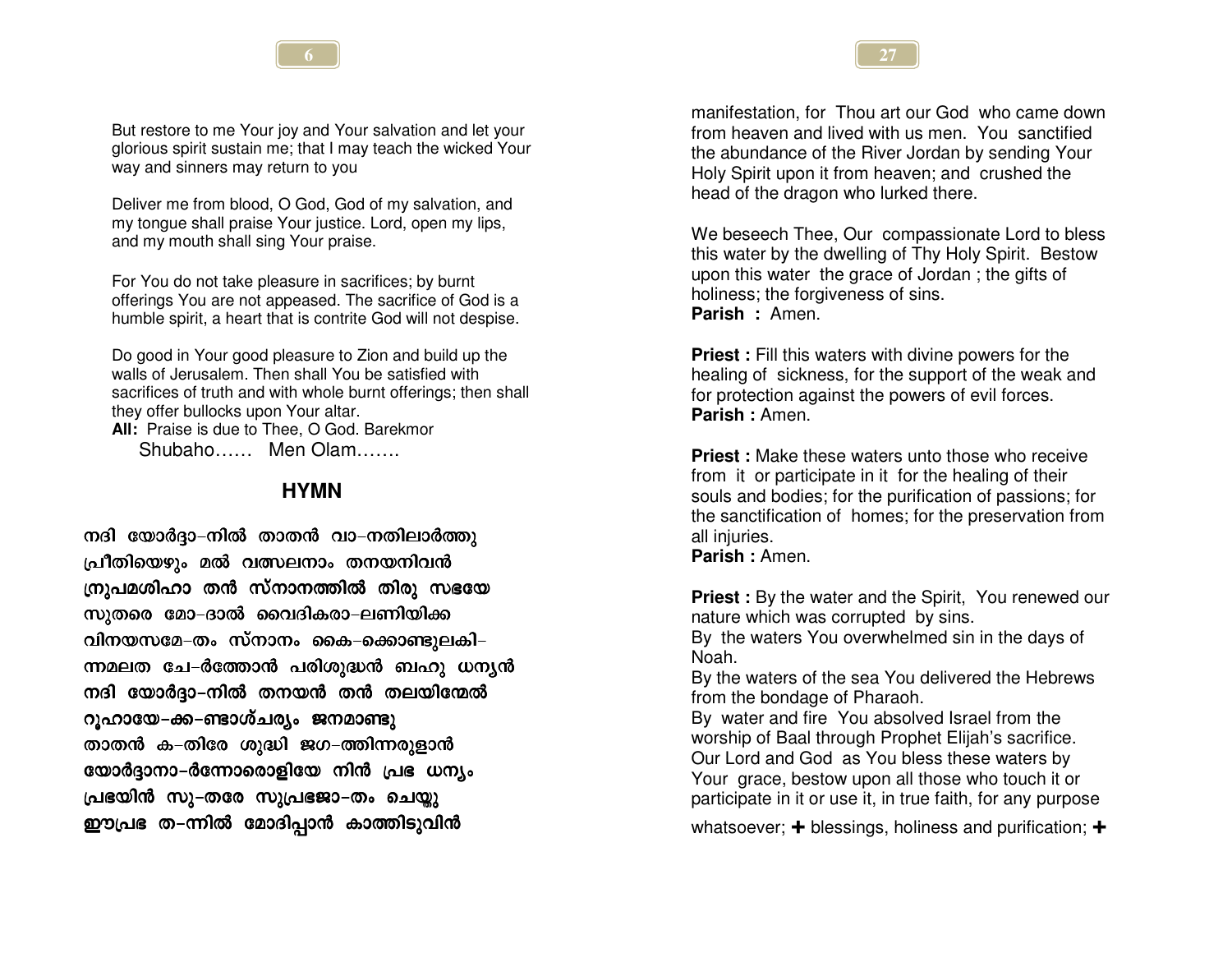#### PRAYER (രെക ഉയർത്തിക്കൊണ്ട്)

**Priest**: O Lord the greatness of Thy work is marvelous and perfect which is beyond the comprehension of us mortals. You created this universe and all in it from nothing and sustains it by Your dominion and providence. You joined the four seasons together and crowned the four seasonal cycles of the year. The heavenly hosts tremble at Your presence; the angels glorify You; the companies of the archangels worship You; the sixwinged seraphim praise You as they fly; the manyeyed cherubim, with unapproachable glory, bless You.

The sun, moon, stars and light, declare Your magnificent works; the deeps fled at Your rebuke; the springs perform Your service. You stretched out the heavens like a curtain, spread forth the earth above the waters, set the sand as a boundary to the sea; and spread the air for breathing.

O Lord, You are incomprehensible, ever eternal and ineffable God took upon Yourself the image of a slave and the likeness of a man, because Your compassion could not suffer to behold our human race harnessed under the yoke of the devil. Therefore, Our Lord and Our God, You lowered Yourself and came down from heaven to redeem us. We praise You for Your loving-kindness.

We proclaim Thy mercies and we acknowledge Thy wondrous visitation to us. You blessed our natural birth by Your birth in the flesh and thus sanctified the virginal womb. The whole creation glorified Your

മണവാളൻ തൻ മണവറയിൽ ക്ഷണമുള്ളോർ നിങ്ങൾ ചാ–ർത്തിൻ സമൂചിതമാം വസനങ്ങൾ നദി യോർദ്ദാ–നേ മോദിച്ചീ–ടുക നിന്നിൽ സ്നാനമതേ–റ്റു രക്ഷകനാ–കും മശിഹാ പിത്രു സൂത റു-ഹാ വിമലയതിൽ മൂന്നാകും ക്നൂമാ യോ–ർദ്ദാൻ നദി തന്നിൽ ഘോഷിതമായ്. ബാറെക്മോർ .. ശുബഹോ.. മെൻ ഓലം ..

സ്വയമുൽഭൂ–താ ആദിയുമ–ന്തവുമെന്യേ ത്രിത്വമതാ–കും പിത്രു സുത റുഹാ സ്കുതി തേ മൊറിയോ റാഹേം....

Nadi yordaa-nil thaathan vaa-nathilaartthu Preethiyezhum mal valsalanaam thanayanivan Nrupa mashihaa than snaanathil thiru sabaye Suthare mo-daal vaidikaraa-laniyikka Vinayasamae-tham snaanam kai-kkondulaki Nnamalatha chae-rthoen parishuddan bahu dhanyan Nadi yordaa-nil thanayan than thalayinmael Roohaave-kka-ndaascharvam janamaandu Thaathan ka-thirae shuddhi jaga-thinnaarulaan Yorddanaa-rnnoe-roloyae nin prabha dhanyam Prabhayin su-tharae suprabha jaa-tham cheythu Iprabha tha-nnil modippaan kaathiduvin Manavaalan than manavarayil kshanamulloer Ningal chaa-rthin samuchithamaam- vasanangal Nadi voerdaa-nae modichee-duka ninnil Snaanamathea-ttoo rakshakanaa-kum masihaa Pithru sutha roo-ha vimalayathil moonnaakum Knooma yoe-rdaan nadi thannil ghoeshithamaay

Barekmor...Shubaho...Men Olam....

Svayamulbhoo-thaa aadiyuma-nthavumenyae Thrvithvamathaa-kum pithru sutha rooha sthuthi thae Morio raahaem....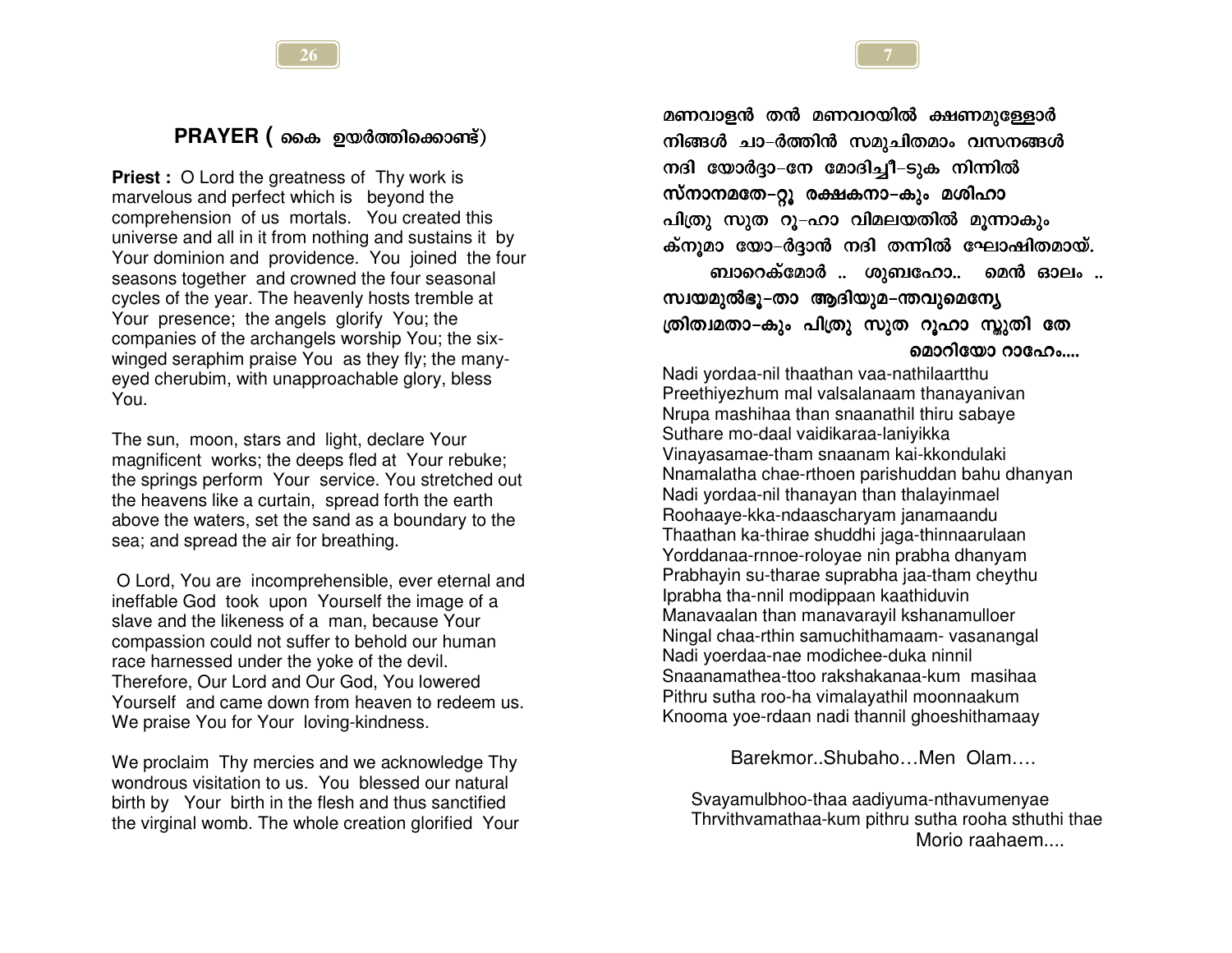### **PRAYER**

**Priest:** Our Lord and God who sanctified the waters of this earth in all it's lakes, rivers and sea by Thy Holy baptism; sanctify us, by Thy Holiness on this Holy day of Thy Holy Baptism. Make us perfect vessels of Thy Glory and make our mouths fountains of praises of Thy Holiness.. Hosho.... Parish: Amen.

# **HYMN - KONOONO YOUNOYO**

കുതിരപ്പടമേൽ ജയംകൊണ്ട് അവയുടെ പുറത്തു കയറിയിരുന്നവരെ സമുദ്രത്തിൽ നിപതിപ്പിച്ച പ്രബലനായ കർത്താവിനെ നാം സ്കുതിക്കണം. Kuthirappada mael jayam kondu avayude puratthu kayariyirunnavare samudrathil nipathippicha prabalanaaya kartthaavine naam sthuthikkaenam.

ഭീകരവാരിനിധിക്കെതിരായ് ദൈവം നട കൊണ്ടു– മുങ്ങിപ്പോകാമെന്നോർത്തോരിസ്രായേൽ വാരിധി യിൽ കര കണ്ടു–മിസ്രേമ്യരഥങ്ങളെയുടനടിയാഴി വിഴുങ്ങി. –അത്യുന്നതനുടയോൻ തന്നുടെകരബല മതിനാൽ കുതിരപ്പട്ടാളത്തിനു വാരിധികല്ലറയായി. ബാറെക്മോർ .. ശുബഹോ..

Bheekara vaaridhikkethiraay daivam nada kondu mungippokaamennorthorisrael vaaridhiyil kara kandu – misreemya rathangaleyudanadiyaazhi vizhungi - athyunnathanudayoen thannude karabalamathinaal kuthirappattaalathinu vaaridhi kallarayaa - yi..Barekmor.. Shubaho.......

By Thy grace, our Lord Jesus Christ, and of Thy Father and of Thy Holy Spirit, all holy, good, adorable and life-giving, Who is of one substance with Thee, now and forever and ever. Parish: Amen.

**Priest:** † Peace be unto you all. Parish: Amen, With Thy Spirit.

(Priest lifts the sosaffa which covers the vessel and waves it over the water. Then he removes the cross from the mouth of the vessel.)

**Deacon:** Barekmor, Let us now stand well; let us stand in awe: let us stand with sober minds: let us stand in comeliness: let us stand in holiness: let us all. my brethren, stand in love and True Faith, especially in the fear of God, and look upon this water, that is set before us and is blessed by the reverend priest (the honorable prelate) in peace and tranguility and let us offer prayers and supplications to our God, the Lord of all, that He may be pleased to bless them.

**Parish:** Grant us, O Lord, mercy, peace and blessings of this water.

**Priest:** *(Benediction)* 

May the love of God the Father **t**, the grace of the only-begotten Son + and the communion and indwelling of the Holy Spirit + be with all of you my brothers and sisters for ever and ever.

**Parish:** Amen, With thy spirit.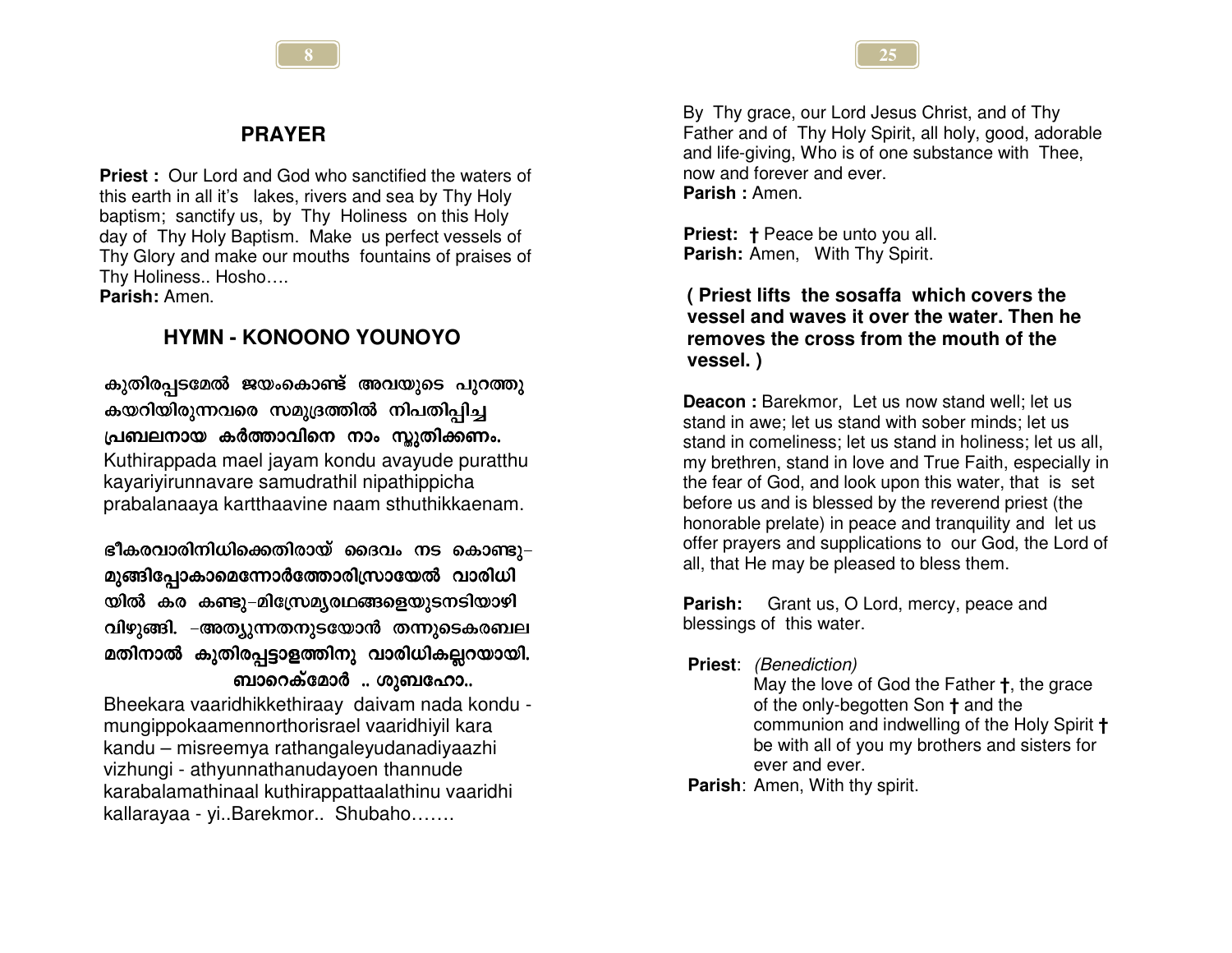and unimaginable miracles and signs, who sweetened the bitter waters at the hand of Moses with the wood typifying the sign of the Cross, and who gave water to the thirsty Israelites to drink; who purified the barren, unproductive and dirty waters by the visible salt which Elijah, the prophet, cast in the spring of water in Jericho, and to Thy people, who became fruitful, and multiplied and filled the earth, this was in anticipation of Thy mystery.

Christ Our God, the heavenly Salt, Maker of all things visible and invisible; by Thy ineffable wisdom You changed water into good wine at the wedding at Cana of Galilee, and You sanctified the abundance of Jordan when You were baptized by John the Baptist.

O Lord, by Thy invisible mighty power, by Thy ineffable loving kindness and by the descent of Thy

Holy Spirit, bless  $+$  these waters that are set before us, send Thy grace, power and the priestly operation of Thy Holy Spirit, that this water may be unto all who take from them or participate in them, the gift of divine healing of their souls, bodies and spirits. To Thee be glory, honor and dominion, with Thy Blessed Father and to Thy Holy Spirit, both now and forever and ever. Parish: Amen.

**Priest: O Creator of the waters and Maker and** 

Changer of all things, bless  $+$  these waters by the power of Thy Holy Spirit and grant to it grace and power against all opposing forces, and grant all those who participate in it by drinking or sprinkling or by any other means, healing of soul and body and rich mercies from Thee, removal from all evil and salvation and peace for our life.

മാനവജാതിക്കുദയം ചെയ്യൊരു പുലർകാലത്തിൽ -പ്രഭ തൻ നിപതേ! നീ മരുവിൽ നിന്നുംയോർദ്ദാ നാർന്നു– കുരിരുളിൻപടയിൽ നിന്നും നിൻ പ്രതി രുപത്തേ –പ്രബലകരത്താൽ പരിരക്ഷിപ്പാൻ സ്നാനത്തിനു നീ തല താഴ്ത്തി. മെൻ ഓലം .. Maanava jaathikkudayam cheythoru pularkaalathil prabha than nipathae ! nee maruvil ninnum yoerddanaarnnu - koorirulin padayil ninnum nin prathi roopathae - prabalakaratthaal pariraksh ippaan snaanathinu nee thala thaazhtthi. Men  $.$  Olam $.$ ..

ആദൃന്തവിഹീനാ! വചനേശാ! നിന്നൊടുസഹിതം –നീ നീരിൽ മുക്കീട്ടവനുദ്ധാരണമേകീ – എന്നോ മനനന്ദനനാണിവനെന്നാകുന്നോനെൻ സാരംശ ത്തിൽ– ദൈവത്വത്തിലെനിക്കൊപ്പം സ്ഥിതി ചെയ്യുന്നോൻ–എന്നേവം ജനകൻ ചൊല്ലിയ ഗഹ നദ്ധ്വനിയാൽ ഗഗനത്തീനും നവൃതയും നൽകി. Aadvantha viheenaa ! vachaneshaa ! ninnodu sahitham - nee neeril mukkeettavanuddhaara namaekeee – ennomana nandananaanivinenn aakunnoenen saaramshathil – daivathvathil enikkoppam sthithi cheyyunnoen- ennaevam janakan cholliya gahanadhyaniyaal gaganathinum navyathayum nalki.

രാത്രികാലത്തു എൻെറ ദേഹി നിനക്കായി താമസിച്ചു. എൻെറ ഹ്രുദയത്തിൽ എൻെറ ആത്മാവു നിൻെറ സന്നിധിയിലേക്കു കുതിക്കുകയും ചെയ്യു.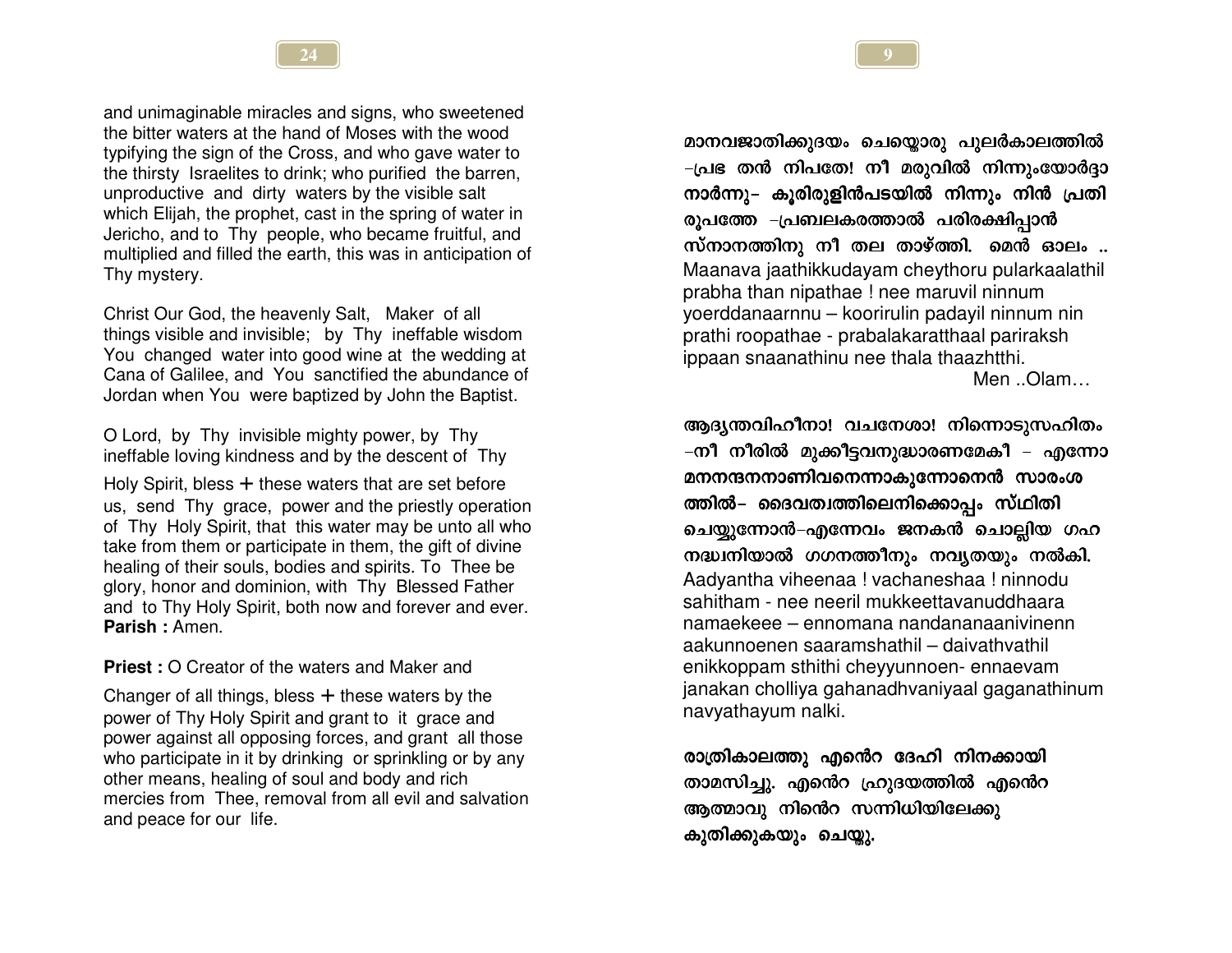10

Raathrikaalathu ente daehi ninakkaayi thaamasichu. Ente hrudayathil ente aathmaavu ninte sannidhiyilaekku kuthikkukayum cheythu.

വൈരികളിൽ നിന്നുളവാകും കന്മഷമലിനതികൾ ക്കിന്നാൾ –വെണമയിവൻ നൽകി സലിലാത്മ സ്നാനത്താൽ – നിത്യ നവീന സുബദ്ധ വിശുദ്ധ മതാമാത്മീയം മാർഗ്ഗം കാട്ടി നമുക്കായ് –ദൈവ ത്തിൻ പ്രിയവത്സനുടെ മനതാരിലനാരതമാമീ മാർഗ്ഗം നിലകൊള്ളും. ബാറെക്മോർ ..

#### ശുബഹോ…

Vairikalil ninnulavaakum kanmaashamalinathikal kkinnaal - venmayivan nalki salilaathma snaana thaal - nithya naveena subaadha vishuddha mathamaamaathmeeyam maarggam kaatti namukkaay - daivathin priyavalsanude manathaarilanaarathamaamee marqqam nilakollum, Barekmor., Shubaho....

തൻ കയ്യാൽ മനയപ്പെട്ടോൻ –ദുരിത ദുരാഗ്രഹ ബന്ധിതനായതു കണ്ടപ്പോൾ –ഉടയോനവനേ ത്താങ്ങിത്തോളിന്മേലേറ്റി – യോർദ്ദാൻ നദിയിലെ ജലമതിലവനുടെ മലിനത പോക്കി – ഏവം നിജമനസ്സാ നിപതിതനാദാമിൻ രൂപത്തിനു നവ്യത നൽകി. മെൻ ഓലം .. Than kayyaal manayappettoen - duritha duraagraha bandhithanaayathu kandappoel udayoenavanaetthangi tholinmael eatti yoerddaan nadiyile jalamathilavanude malinatha poekki – eavam nija manassaa nipathitha naadaamin roopathinu navyatha nalki.Men Olam...

And in the One Lord Jesus Christ / the only-begotten Son of God / begotten of the Father before all worlds / Light of Light; / very God of very God; / begotten, not made; / being of the same substance with the Father / and by whom all - things were made:

+Who for us men, / and for our Salvation / came down from heaven.

† And was incarnate of the Holy Virgin Mary / Mother of God / by the Holy Ghost - and became Man: tand was crucified for us / in the days of Pontius Pilate / and suffered. / and died / and was buried.

And the third day rose again, / according to His will: / and ascended into heaven, / and sat on the right hand of the Father/ and shall come again in His great glory/ to judge both the living and the dead: / whose kingdom shall - have no end.

And in the One living Holy Spirit, / the life-giving Lord of all / who proceeds from the Father / and who with the Father/ and the Son / is worshipped and glorified:/ who spoke by the prophets - and the Apostles:

And in one, / Holy, / Catholic / and Apostolic Church. / And we acknowledge one Baptism / for the remission of sins: / And look for the resurrection of the dead: / and the new life in the world - to come. Amen.

Deacon: Barekmor, Sthoumen Kalos... Parish · Kurielaisson

#### **PRAYER**

**Priest: O Great and Glorious God. who sits on the** cherubim, and is glorified by the seraphim, Who performed innumerable great things and wonderous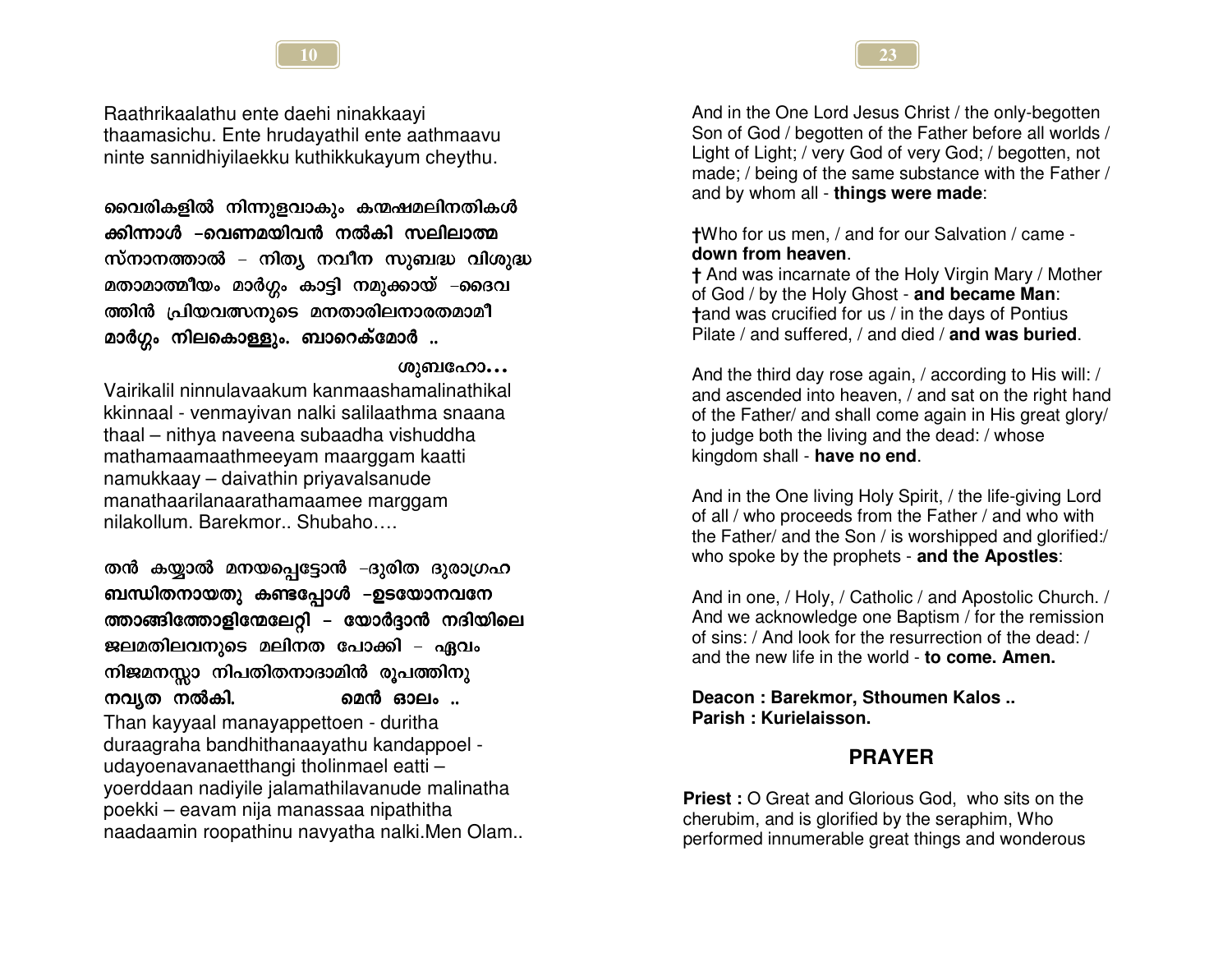# **BLESSING OF THE CENSOR**

(Priest sets incense and blesses the Censor saying)

**Priest:** I, a weak and sinful servant, lift up my voice and say: Holy... is the Holy Father + Parish: Amen

**Priest:** Holy... is the Holy Son + Parish: Amen

**Priest:** Holy... is the Holy and Living Spirit **†** Who hallows the incense of his sinful servant. forgiving and showing mercy upon our souls, and upon the souls of our fathers and our mothers, of our brothers and our sisters, our leaders and our teachers, of our departed ones and upon all the faithful departed. children of the Holy Church in both worlds, for ever and ever.

Parish: Amen.

# THE NICENE CREED

**Deacon:** Attend we to divine wisdom. Let us all Stand well and respond to the prayer of the reverend priest..( Most Revered Holy Father (or) Most Exalted Holy Father)

Priest: We believe in one true God

Parish: The Father Almighty / Maker of heaven and earth / and of all things - visible and invisible:

നിർമ്മലമതുമാത്മീയവുമാം ബഹുശാഖകളെ -പ്രവഹിപ്പിച്ചിടുമരുവിയിലേക്കുത്സാഹത്തൊടു വിധി പോൽ പൊയീടാം – പാർത്താൽ വചനം ദൈവം സ്വപദത്തീന്നും നമ്മൾക്കന്തികമാഗത നായി –ദൈവികദാഹാർത്തന്മാർക്കായ് കൊണ്ടിഹ വന്നാനുത്തമപാനീയം – ആകാംക്ഷയൊടരികി ലണഞ്ഞൊരു സ്രുഷ്ടിക്കരുളീ ശാരീരിക ശാന്തി. Nirmaalamathumaathmeeyavumaam bahushaakh akalae- pravahippichidumaruviyilaekkulssaa hathodu vidhi poel poyeeedaam - paartthaal vachanam daivam svapadattheennum nammal kkanthikamaagathanaayi - daivikadaahaar tthanmaarkkay kondiha vannaanutthama paaneeyam - aakaamkshayodarikilananjoru srushtikkarulee shaareerika shanthi.

# St. Luke 1: 46-55

#### Kurielaison

1. And Mary said: "My soul glorifies the Lord and my spirit rejoices in God my Savior, for he has been mindful of the humble state of his servant. From now on all generations will call me blessed.

തായേ! കന്യേ! കരുണ നിറഞ്ഞോളേ തേജസ്സിൻ തിരു മണവാട്ടീ – മാനവബോധാതീതൻ നിൻ ശിശുവത്ഭുതപൂർണ്ണൻ – മാനുഷ വർഗ്ഗ പരിത്രാണത്തിന്നു നീ കാരണമായി – സ്കോത്രം തേ പാടീടാനും കീർത്തന മകുടമുടയാനും –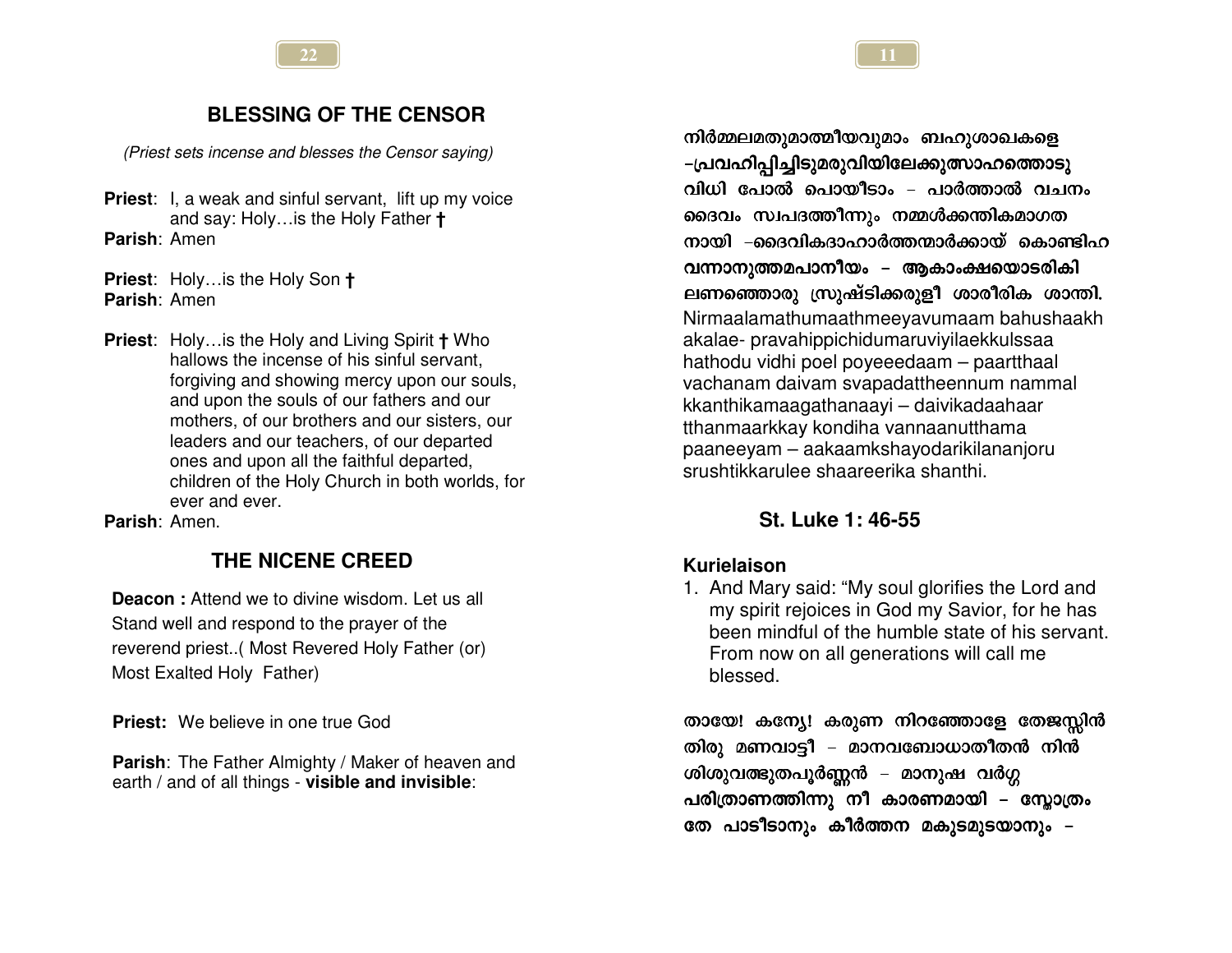# നന്ദി സ്കുതി ദാനങ്ങളെയർപ്പിപ്പതിനും ഞങ്ങൾ ബാദ്ധ്യതയുള്ളോർ.

Thaayae! Kanyae! Karuna niranjoelae thaejassin thiru manavattee – manavabodhaatheethan nin shishuvathbuthapoornnan – maanusha vargga parithraanathinnu nee kaaranamaayi - sthothram thae padeedaanum keertthana makudamudayaa num - nandi sthuthi daanangaleyarppippathinum njangal baaddhyathayulloer.

2. For the Mighty One has done great things for me – holy is His name. His mercy extends to those who fear Him, from generation to generation.

അടയാളം കണ്ടത്ഭുത വിവശതയൊടതിരില്ലാത്ത-രഹസ്യങ്ങളെ നമ്മോടറിയിച്ചാനൊരു നാൾ നിബി മോശ– ജീവദമാകും ദൈവീകപാവകനേയത്ഭുത കരമായാഘോഷിച്ചൊരു കന്യകയേയും– അവനേ യേറ്റൊരു യോർദ്ദാൻ നദിയേയും സൂചി–പ്പിച്ചാൻ.

Adayaalam kandathbhutha vivashathayodath irillaatha- rahasyangale nammodariyichaanoru naal nibi mosha- jeevadamaakum daiveeka pavakanae yathbhuthakaramaayaaghoshichoru kanyakayaeyum - avanaeyaettoru yoerddan nadiveavum soochippichaan.

3. He has performed mighty deeds with his arm; he has scattered those who are proud in their inmost thoughts. He has brought down rulers

slanderer to shame and gladdened the angels; deemed us worthy to receive the gifts and help which Thou promised to our human race. O Christ. our true God, One of the Holy Trinity, we beseech Thee.

**Parish:** Lord have mercy on us.

**Deacon:** Hear us. O Lord. incline Thine ear unto us and have mercy and compassion upon us. Let us respond with Kuriealaison three times. Parish: Kuriealaison, Kuriealaison, Kuriealaison.

Deacon: Sthoumen Kalos Parish: Kurejaliasson...

# **PROMEON / SEDRO**

**Priest:** Glory be to the Father and to the Son and to the Holy Spirit.

Parish: And upon us, weak and sinful, may mercy and compassion come down abundantly in both worlds, forever and ever. Amen.

# After Sedro....

**Priest:** From God may we receive remission of debts and forgiveness of sins, in both worlds for ever and ever. Parish: Amen.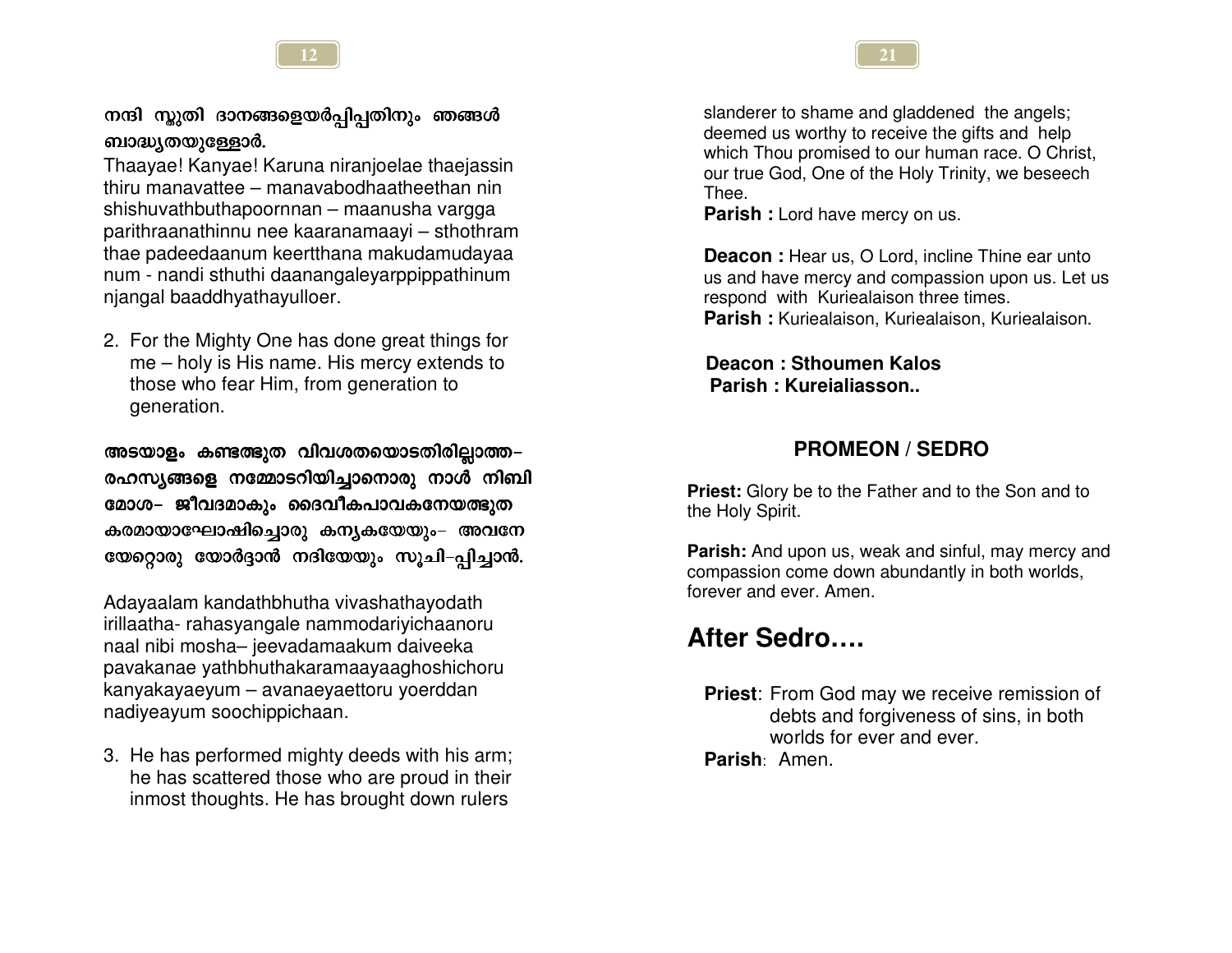**Deacon:** Christ our God, Who illuminated the world with the brightness of Thy divinity, Who by the holy water drowned the mob of demons and blotted out our sins, we beseech Thee. Parish : Lord have mercy on us.

**Deacon:** Lord, who made bitter water in to sweet when Moses threw a piece of wood in to it and blessed the water when it acknowledged Thee as God and creator and sanctifier of all springs; we beseech Thee.

Parish: Kuriealaison

**Deacon:** The Lord who sanctified the dirty water at the hand of prophet Elijah, and Who always grants us, permanent healing and purification of our souls, through the abundance of Thy wisdom, we beseech Thee.

**Parish:** Lord have mercy on us.

**Deacon:** For the peace and tranquility of the whole world, and for preservation of our righteous, venerable and blessed Fathers, Our Patriarchs, Moran Mor Basselious and our Bishop Aboon Mor............, with the rest of the Orthodox Bishop that their parishes be preserved from all harm, for the faithful rulers who reign and for the commemoration of St. Mary, the Mother of God, the Saints and the Faithful departed, we beseech Thee.

**Parish:** Kuriealaison.

**Deacon:** Enlighten, O Lord, our souls with Thy sublime knowledge on this glorious day of lights and all the days of our life. Strengthen our hearts in Thy fear and in love for one another. Thou, Who put the

from their thrones but He has lifted up the humble.

സ്നാനമതേൽപ്പാനാഗതനാം നന്ദനനെക്കണ്ടാ– ദരവൊടു സഭയം യുഹാനോനുൽഘോഷിച്ചാൻ – ലോകത്തിൻ പാപം പേറും ദൈവിക കുഞ്ഞാടി വനല്ലോ – അല്ലല്ലോർക്കിലിവന്റെ ചെരുപ്പിൻ വാറതഴിപ്പാൻ ഞാനയോഗൃൻ – പാവകനാലും പാവനറുഹയാലുമിവൻ സ്നാനം നൽകും. Snaanamathaelppaanaaqathanaam nandanane kandaa -daravodu sabhayam yoohaanonulghoshi cchaan – lokathin paapam paerum daivika kunjaadivanallo - allalloerkkilivante cheruppin vaarazhippaan niaanayogyan - paavakanaaalum paavaroohayaalumivan snaanam nalkum.

4. He has filled the hungry with good things but has sent the rich away empty. He has helped his servant Israel, remembering to be merciful to Abraham and his descendants forever, even as he said to our fathers." Barekmor. Shubaho.. Men Olam...

നൽകീ സഭയിതിനീശോരാജാവതിഗഹനമതാ – മഭിഷേകത്തെ ജീവപ്രദനാം പാവനറുഹായാൽ – നദി യോർദ്ദാനുടെ വിമലജലത്തിലവൻ തിരു സഭയുടെ മലിനത പോക്കി – വഞ്ചതിയേറും വൈരിബലത്തിനു ലജ്ജയുമപജയവും -ചേർത്തിട്ടേകി സഭയ്ക്കായ് വാഗ്ദത്തമതാം ശാശ്വത ജീവൻ.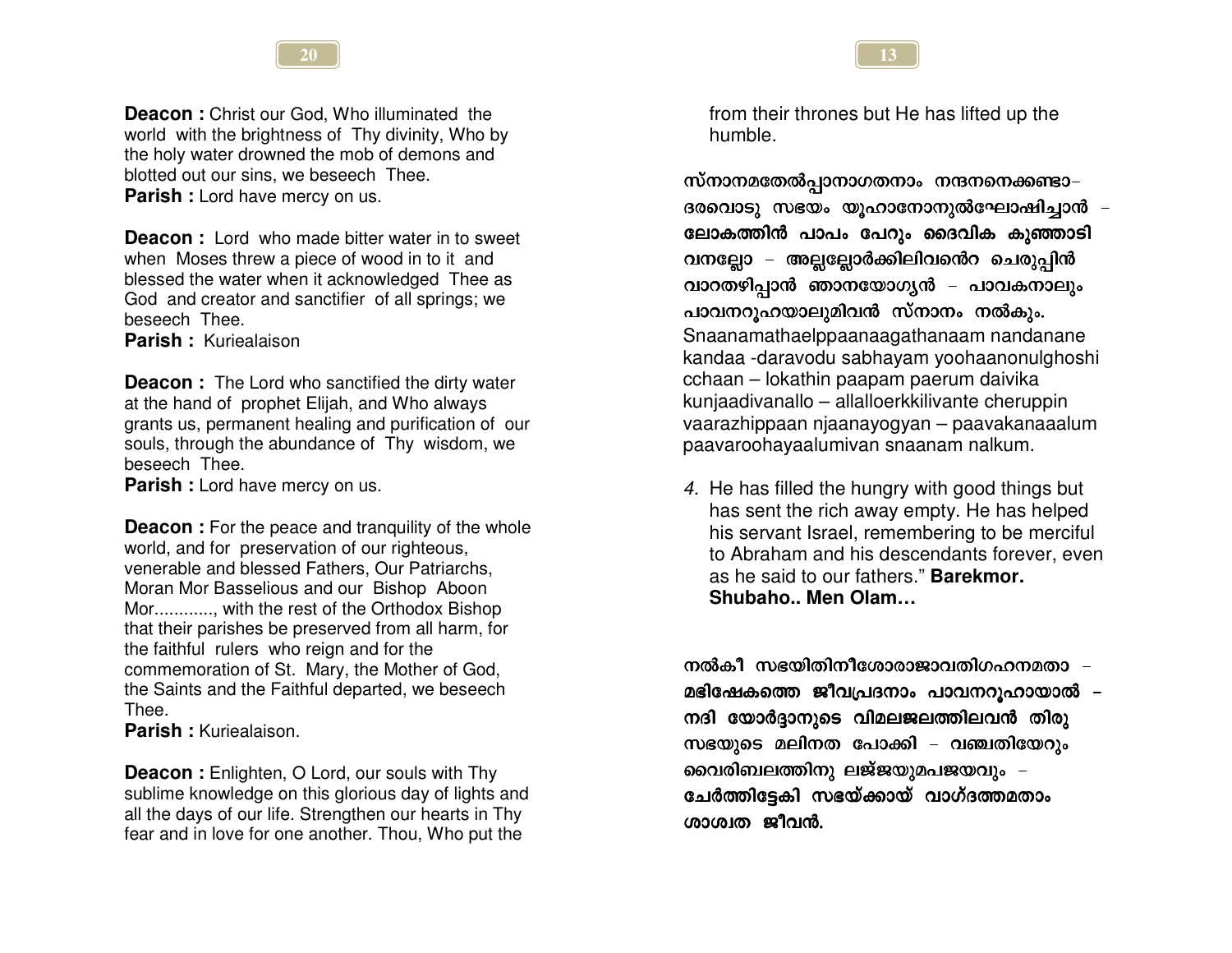

Nalkee sabhayithineesho raajavathigahana mathaa- mabhishaekatthae jeevapradanaam paavana roohaayaal - nadi yoerddanude vimalajalathilavan thiru sabhayude malinatha poekki – van chathiyaerum vairibalathinu lajjayum apajayayum - chaerthittaeki sabhaykkaay vaagdathamathaam shashvatha jeevan.

Deacon: Sthoumen Kalos Parish: Kurielaisson....

# **PROMEON/SEDRO**

**Priest:** Glory be to the Father and to the Son and to the Holy Spirit.

**Parish:** And upon us, weak and sinful, may mercy and compassion come down abundantly in both worlds, forever and ever. Amen.

**Priest:** Glory be to the Eternal and Everlasting One, who was, and is, and shall always be, the Light Whose brightness enlightens the rational nature and draws it back to Thee through Thy loving-kindness. The light of all, the Fountain of blessings, the almighty, the Blessed One, The King of kings, the Lord of lords, the Ruler of rulers Whose oneness of nature and glory is acknowledged and praised by mortals and by the heavenly hosts and is glorified in the Holy Trinity, to Him be praise, honor and dominion at this time of the blessing of the waters and at all festivals, times, hours and through all the days of our life, forever and ever. Parish: Amen

**Priest:** Our Lord and God, Maker of all beings and Creator of the visible and invisible things, Who established the mansion of light for the dwelling of the heavenly hosts and by Your goodwill You created the second world. Light was created by You in order that the whole creation be

# **EAVENGALION**

Pethgomo: ഹാലേലുയ്യ -ഉ -ഹാലലുയ്യാ -നിന്നേ ദർശിച്ചു ജലം ദേവേശാ ! നിന്നേ ദർശിച്ചു ജലം ഭീയാർന്നു-ഹാലേലുയ്യാ....

> Halleluyah - vu- Halleluyah Ninnae dharshichu jalam daevaesha ! Ninnae dharshichu jalam bheeyaarnnoo-Halleluyah.

**Deacon:-** With calmness and reverence and with sober minds, let us give heed, and listen to the Proclamation of the living words of God, in the Holy Gospel of our Lord Jesus Christ, that is read to us.

St. John  $4:4-42$ 

#### **LITANY**

**Deacon:** Let us all stand well with humility and diligence and say Kuriealaison. with voices that are pleasing unto God: Parish: Kuriealaison

**Deacon:** Christ our God, Who is the depth of ineffable mysteries, who, on account of Thy lovingkindness, came down on earth to live among us men: we beseech Thee. **Parish:** Kuriealaison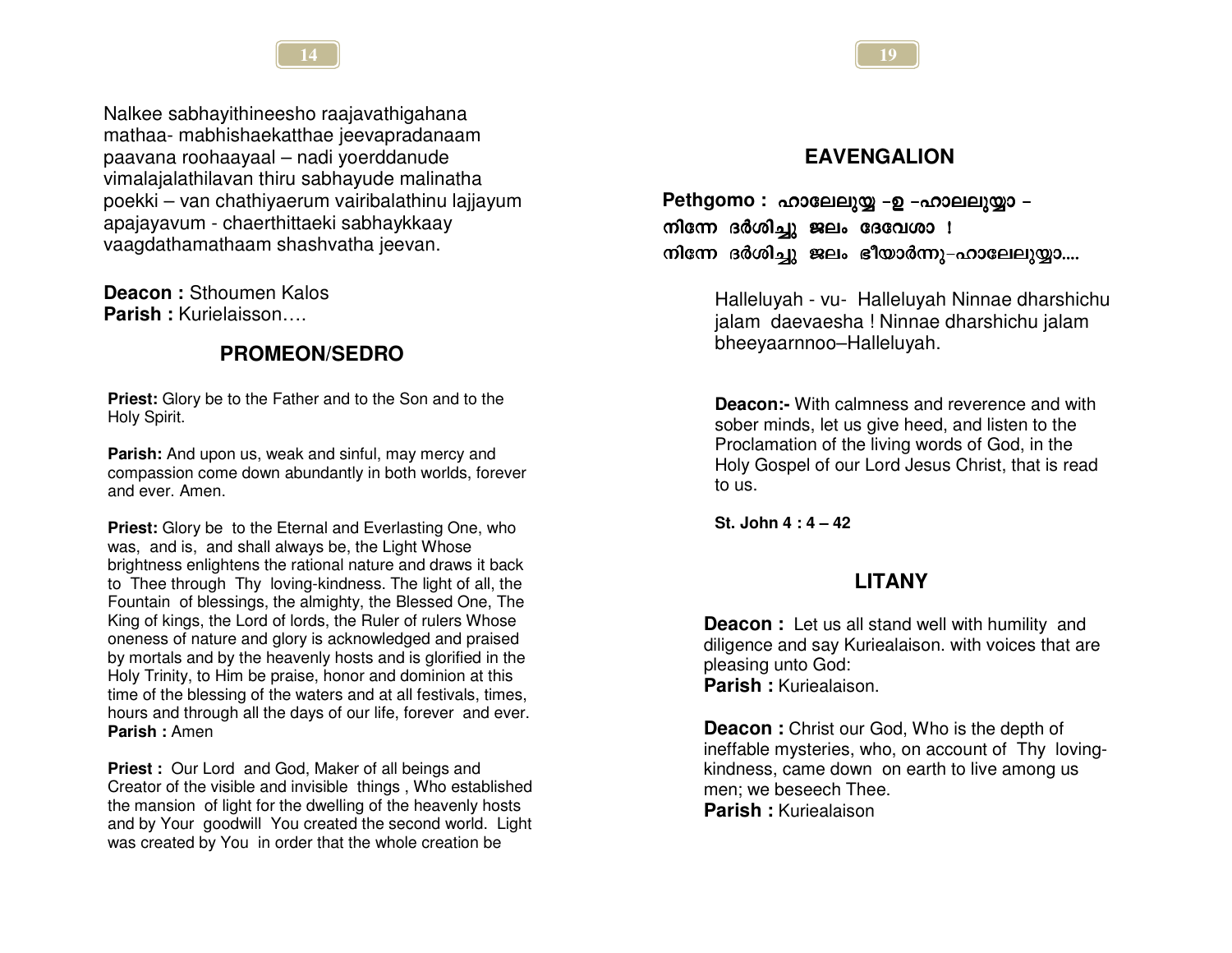പാപം പോക്കാൻ – സലിലത്തേ വാഴ്ത്തി സാക്ഷാ–ൽ ദൈവമിവൻ ദോഷം മായി–ക്കുന്നോൻ സ്കുതിതേ–യോർദ്ദാൻസ്നാനത്തിൽ തിരൂഹിതമാ– ർന്നോ–നേ.

#### ഹാലേലുയ്യാ-ഉഹാലേലുയ്യാ. മൊറിയോ റാഹേം...

Parishuddan parishuddhasuthan vimalan shreasthan Daivathinaadimavachanam shuddhi namukkaekaan Snaanathinnaav – vanniha nammalude

Paapam pokkaan – salalathae vazhthi Saakshaal daivamivan dosham maayikkunnoen Sthuthi thae-vordansnanathil thiru hithamaarnnonae. Halleluyah - vu- Halleluyah Moriyo Raahaem...

#### **ETHRO**

**Priest:** Our Lord the Most Gracious, who came to be baptized to make atonement for our sins. The most Holy, who came to the laver for our purification, absolve, O Lord, by this sweet incense which we offer unto Thee for the fulfillment of the needs of Thy Holy Church, and sanctify Thy faithful flock, preserving the children of the baptistery by Thy Holy Baptism, so that with gladness and rejoicing, they may offer glory and thanksgiving to Thee both now and forever and ever...

Parish: Amen.

### **BIBLE READINGS**

Numbers  $20:1 - 11$ 2 Kings  $3:19-25$ Isiah  $22:1 - 16$ Acts  $8:35-40$ Hebrew  $10:15-25$ 

filled with it. You stretched the heavens like a curtain. decorating it with beautiful stars and laid the beams of Your chamber in the waters and made clouds as Your chariot

You laid the foundation of the earth carefully on the waters and decorated it with different kinds of blossoms; and caused vegetations and fruits to grow on earth by showering water from the above, and by the springs which become running rivers. You watered the surface of the earth; and through Your divine dispensation, You provided the whole creation with the necessary provisions in order to keep alive all the species that You have created.

Man was created in Your own image and likeness; and You made him the king of all creations. When he fell down from his grace through his negligence, You humbled Yourself to come down in flesh and washed away all the impurities which had defiled him and brought him back to his divine rank.

Our gracious Lord who brought us to this hour, we beseech Thee to be with us and among us and drive away from our souls all darkness of ignorance. Fill us with Thy brighter light and guide us to Thy perfect Light which proceeds from the Holy Trinity. Enlighten our minds by the rays of Thy light, that we may be worthy to become children of Thy light.

May the Holy Spirit, by indwelling upon these waters, turn them into a source of healing ; fill them with the lights of holiness that they may be a source of help for those who receive them. Set us free from disgraceful passions, blot out our sins: cleanse our stains and our defilements: wash us thoroughly that we may become whiter than snow, that we may be pure and worthy of Thy brighter light.

Make us worthy to stand with confidence before Your dreadful seat of judgment and to receive Your mercies and loving-kindness and to stand at the right side of Your